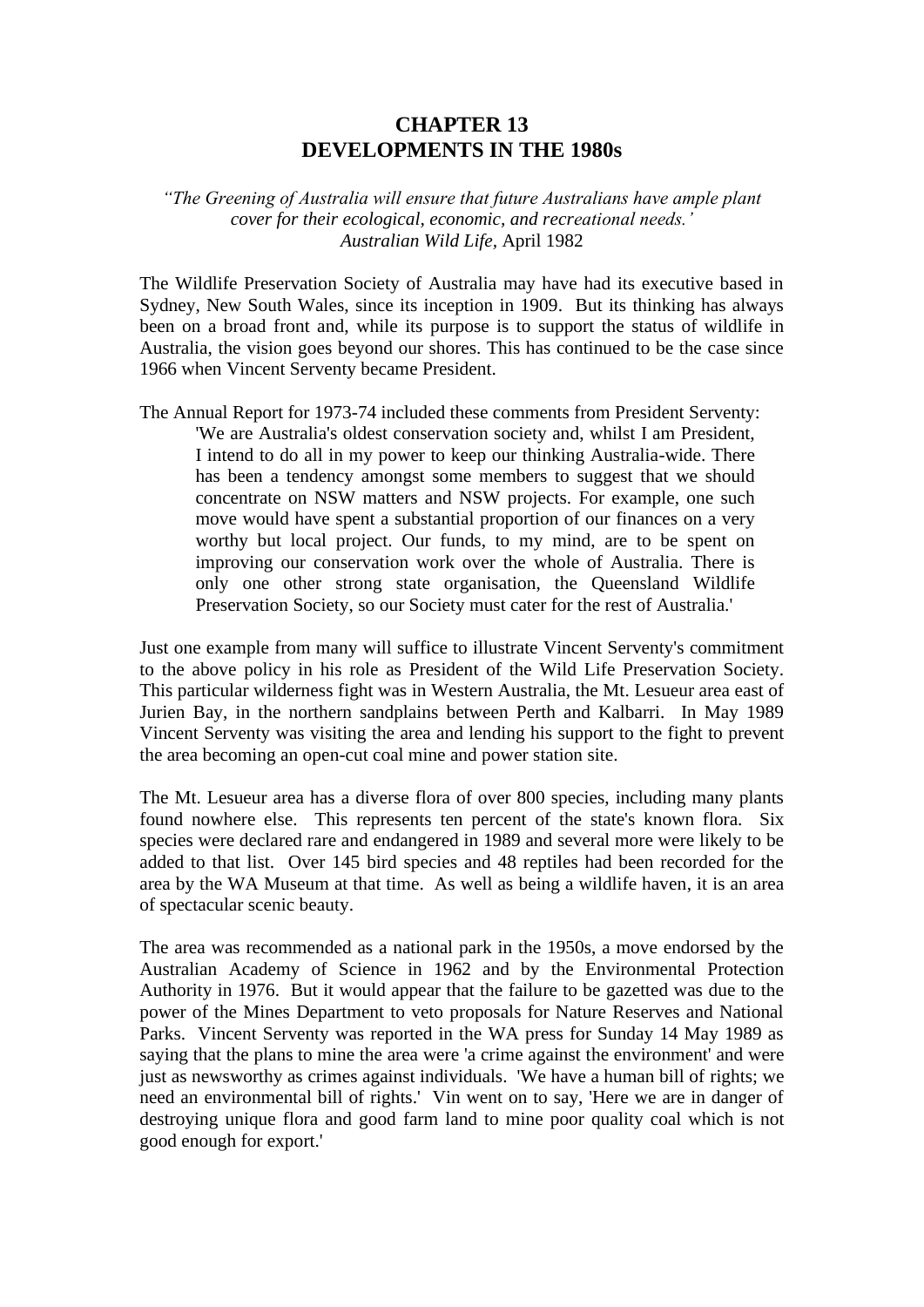The battle was successful, and Mt. Lesueur National Park was gazetted in 1992. The coal mine did not go ahead, but in 1998 mining interests were still aware that the coal deposits remained *in situ* and rumblings occur from time to time even though the coal is of low-grade quality.

### **GREENING AUSTRALIA**

The Society lent its support to the Greening Australia program, established in 1982. Its vision looks towards a healthy, diverse and productive environment treasured by the whole community. Its mission is to engage the community in vegetation management to protect and restore the health, diversity and productivity of our unique Australian landscapes.

With over twenty-six years of experience in creating sustainable environmental outcomes, Greening Australia is a solutions-driven organisation that is committed to doing something practical about Australia's environmental problems. 'We do much more than simply plant trees,' said its CEO.

Greening Australia tackles critical issues like salinity, declining water quality, soil degradation, climate change and biodiversity loss through an innovative blend of practical experience, science and community engagement. 'We are dedicated to protecting our heritage, its biodiversity and natural resources, putting back in a way that allows all Australians in be part of the climate change solution.'

With a network of over 350 staff in locations across the continent, Greening Australia lives and works with people from remote and metropolitan communities.

The Society today remains supportive of the concepts of Greening Australia.

# **LORD HOWE ISLAND AND JIM BROWN**

The conservation status of Lord Howe Island was an on-going concern in the years following the Second World War and the Society was directly involved in raising awareness of the need for protection of this unique island. Vincent Serventy, as President, was an outspoken advocate for the cause, but it was a member of the Society who served for many years as a Vice-President who made Lord Howe Island his personal area of interest and concern.

Jim Brown and his wife Mabel, keen bushwalkers, joined the Society in the early 1950s. Not only had he made a career for himself by his inventions, but he also took part in football, surfing and finally in gymnastics. He achieved great fame in this, not only becoming an Australian champion but also a judge representing Australia in four Olympic Games. He was made a life member of the Australian Association of Gymnasts. But it was after his introduction to the beauties of Lord Howe Island that he became involved with the underwater world through mastering the science and art of scuba diving and underwater photography.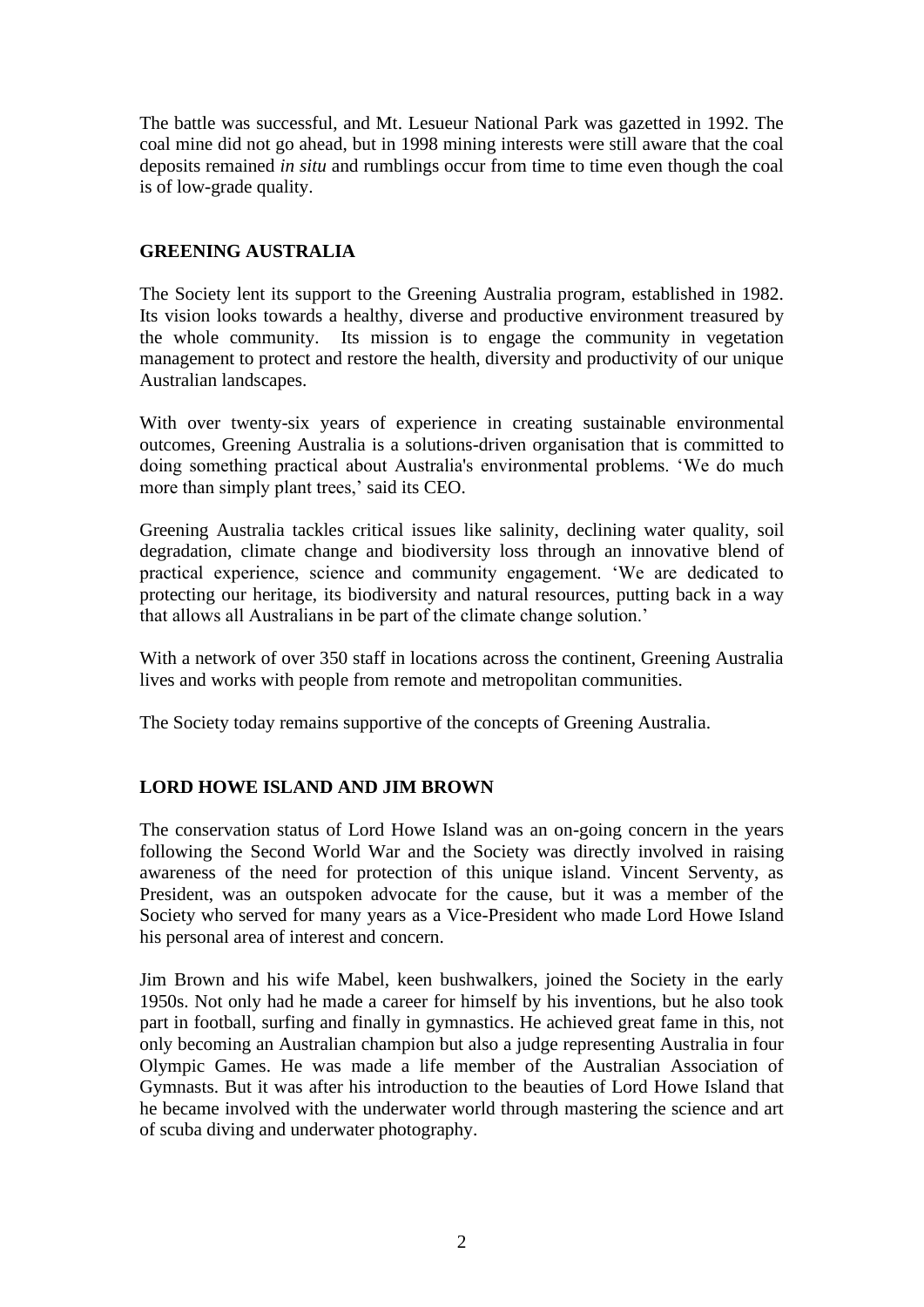Lord Howe Island is a small volcanic island situated some seven hundred kilometres north-east of Sydney. Roughly crescent shaped, it is approximately eleven kilometres long and almost three kilometres at its widest point, totalling 1,455 hectares in area. First settled in 1834, the island is still largely untouched forest, mainly due to the rugged terrain and the island's isolation. Two volcanic mountains dominate the landscape (Mt. Lidgbird and Mt. Gower), the southern one (Mt. Gower), rising to 875 metres from the sea, sheer black cliffs of basalt with steeply forested slopes. The northern part of the island is a series of low hills which slope gently up from the west to a height of about 100 metres; on the eastern side they plunge as sheer cliffs to the sea. Several flat low-lying areas between the hills in the north and the mountains in the south provide land for settlement and these areas have been partially cleared of forest. A shallow reef-fringed lagoon with white sandy beaches adds an idyllic touch to this island paradise. $<sup>1</sup>$ </sup>

The first recorded sighting of Lord Howe Island was made by Lieutenant Henry Lidgbird Ball on 17 February 1788 aboard the *HMS Supply* as she sailed between Port Jackson and Norfolk Island. On the return journey Ball landed on the island and claimed it as a British possession. He gave it the name of the First Lord of the Admiralty, Lord Howe. Mt. Lidgbird and Balls Pyramid he named after himself.

For many years the island was visited regularly but briefly by government ships sailing from Sydney to Norfolk Island and by whalers operating in the Middle grounds, as the waters between Australia and New Zealand were called. Whalers came in search of fresh water and food, trapping numerous tame land birds that had, until this time, lived without fear of humans. Most of the endemic land birds are now extinct; at least three species were lost in the slaughter for food. Early in this period, pigs and goats were let free on the island to add to the food supply and they too took a toll on the environment.

In 1893 the Burns Philp company commenced a regular shipping service and small numbers of tourists began to visit the island. In 1932 the *SS Morinda* began a regular tourist run. Unfortunately the Burns Philp Company also brought rats (*Rattus rattus)* to the island. They arrived when the steamship *SS Makambo* ran aground near Neds Beach on 14 June 1918. Cargo was thrown overboard and washed ashore, carrying the rats. The rat population soon grew to plague proportions causing the extinction of more species of land birds and reducing the palm seed harvest considerably.

Jim Brown told his story of Lord Howe Island in *Australian Wild Life*, June 1983. 'My conviction that Lord Howe Island should prove to be much more important than the subject of a beautiful island story has persisted since my first visit in 1938.' Jim, his wife Mabel and daughter, Joan, would visit the island almost every year, well into the 1980s. As his photography skills increased he gave many shows, often on the mainland, to raise public awareness. He was also a generous benefactor, to the school in particular.

Jim continued:

<sup>&</sup>lt;sup>1</sup> Credit is due to Ian Hutton's book *Lord Howe Island*, 1986, for general information on the island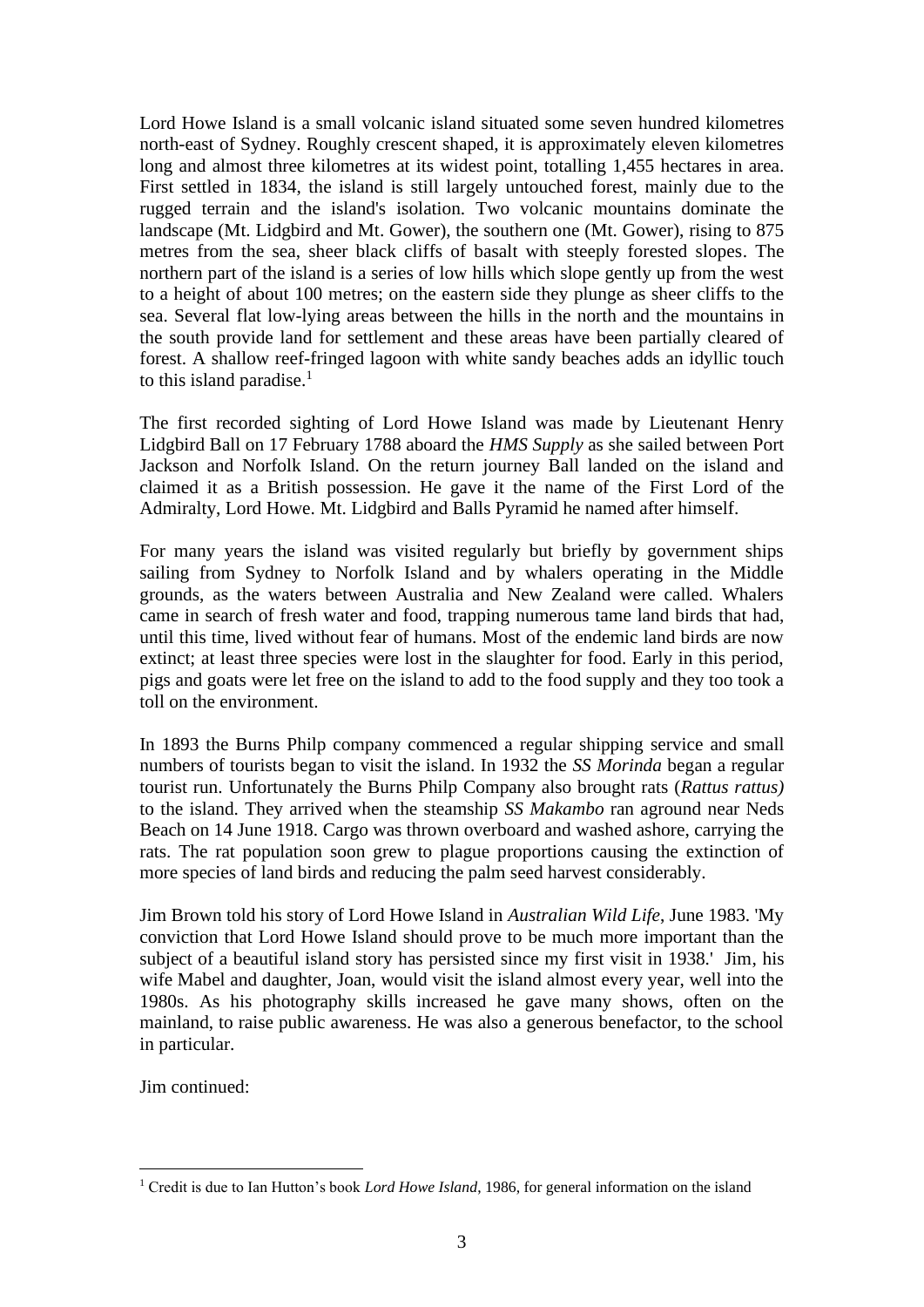'It was obvious then (1938) that the island had been saved from the effects of considerable traffic flow because of its unique isolation, irregular boat services and the lack of harbour. We were taken ashore in whale boats and carried beyond the water's edge at Neds Beach on the backs of sturdy seamen - and this marked the beginning of a rare and beautiful experience that left us with a desire to repeat it all soon. After World War II and the introduction of a regular flying boat service, the island became more accessible for increasing numbers of people and through this there were problems - serious problems of abuse.

'It was inevitable that discipline and restraints would have to be accepted by all concerned. Controls would have to be enforced by the island management team ... Being a lay worker in conservation, I considered it necessary to channel most of my work through the support of the Wild Life Preservation Society of Australia of which I was Vice-president and one of this Society's delegates to the Nature Conservation Council - obviously I had the support of both organisations.'

Three important events shaped the island's history in the period following the Second World War - a greater interest in the island by the government of New South Wales, the growth of tourism, and the issue of conservation. The interest by the state government resulted in the Lord Howe Island Act in 1953 which gave the islanders security of tenure (perpetual leasehold) over the land they had previously held only as permissive occupants. However, it was not until the passing of the Lord Howe Island Amendment Act of 1981 that islanders were allowed a greater say in the administrative affairs of the island; the 1981 Act gave them a majority representation of three members on a five-man board.

Perhaps the most significant development of the post-war period was the struggle to define the island's conservation status. The pressure of goat browsing on the rich endemic flora of the southern mountain area prompted P. S. Green of the Royal Botanic Gardens, Kew, to urge the New South Wales government to undertake an environmental survey of the island. The government agreed and the survey, coordinated by Dr. H. Recher of the Australian Museum, Sydney, commenced in 1970. This survey defined the status of plants and certain groups of animals on the island so that changes in the environment, and their effect on wildlife, could be monitored. Scientists from the Australian Museum, Royal Botanic Gardens, Sydney, and the CSIRO Department of Wildlife Research contributed to the studies which resulted in *The Environmental Survey of Lord Howe Island.*

The impetus given to conservation by the *Environmental Survey* was reinforced by the lobbying of conservationists, such as Jim Brown, Vincent Serventy and Milo Dunphy.

After many years of debate the Lord Howe Island Act of 1981 established a Permanent Park Preserve over nearly seventy percent of the island and provided for a Plan of Management for the orderly development of future settlement. It also placed the island within the jurisdiction of the NSW Planning and Environment Act. Part of the success of gaining government interest was no doubt due to Jim Brown being able to introduce Premier Hon. Neville Wran to the beauties of the island - Jim acted as a guide to Neville and his wife, Jill. In July 1986 Premier Wran signed the Plan of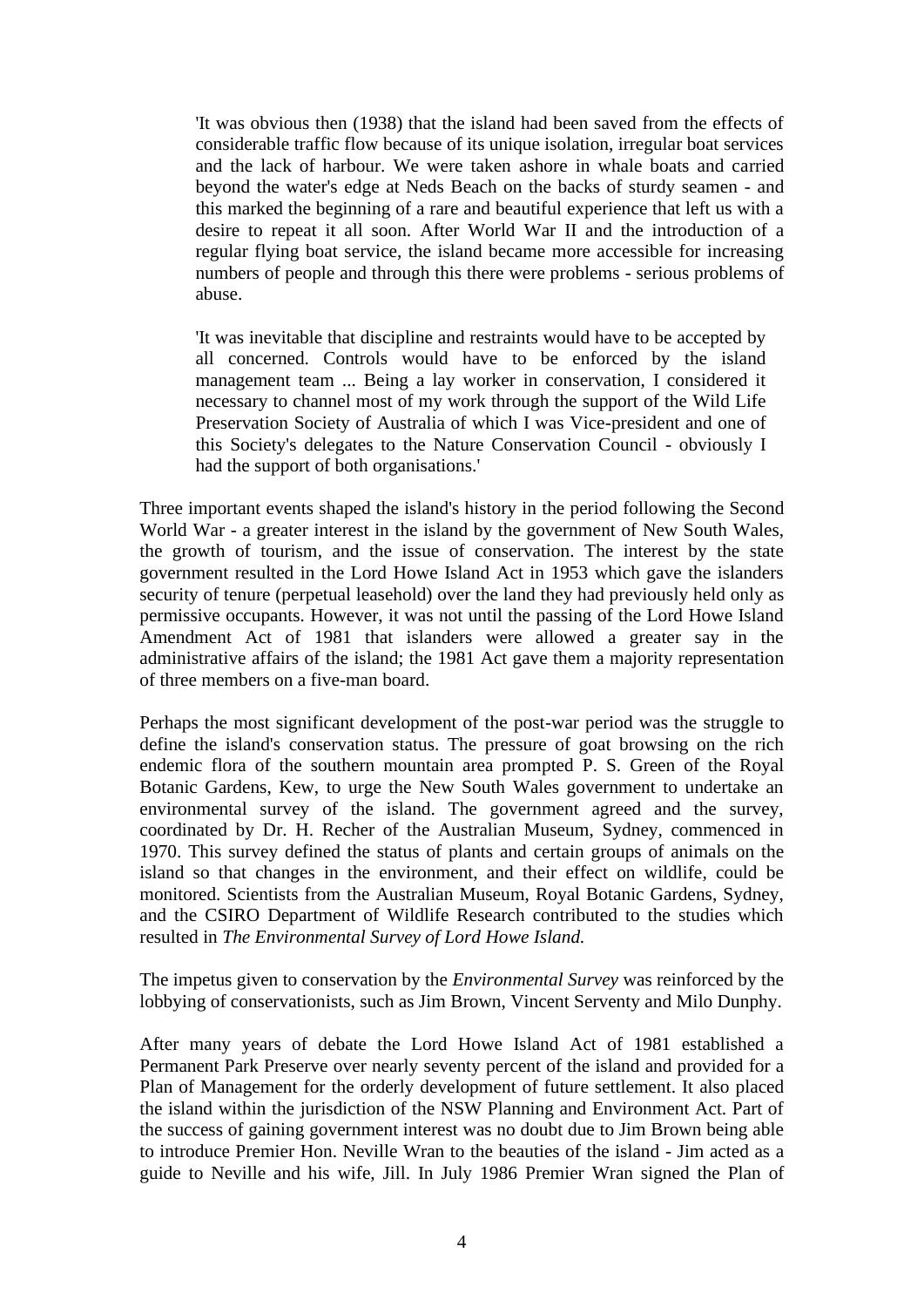Management for the Permanent Park Preserves, adopted in accordance with Section 75 of the National Parks and Wildlife Act and Section 15B of the Lord Howe Island Act. The two-thirds of the island classified as Permanent Park Preserves are administered and managed by the Lord Howe Island Board, with assistance in management from the NSW National Parks and Wildlife Service.

In 1981 the Australian government nominated Lord Howe Island for inclusion on the UNESCO World Heritage List. This list consists of properties of 'outstanding universal value' for world culture and heritage. At a session of the UNESCO World Heritage Committee in Paris on 14 December 1982, the whole island, settlement and preserves, together with a square of adjoining ocean and associated smaller islands, was placed on the World Heritage List.

Jim Brown made this comment:

'The award was not easily won. Not after twenty years of unremitting effort and many thousands of dollars in privately borne costs ... obviously there were sacrifices. During the years of greatest demand on all levels of effort and expenditure, both here and abroad, I was sustained in a personal sense by a few untiring assistants who never quailed - I would be remiss if they were not mentioned. Hence my recognition and gratitude to the following persons:

'Vincent Serventy A.M., B.Sc., B.Ed. - honoured academic, President of the Wild Life Preservation Society of Australia and executive member of the Nature Conservation Council of NSW, whose wide influence and experience during the latter stages of the project were valued beyond measure. We submitted some of our photographs which were included for final deliberation by the World Heritage Commission in Paris and he visited Lord Howe Island in connection with the survival and captive breeding of the endangered Woodhen.

'Miss Jane Mendel (now Schmidt) was responsible for all the secretarial and much involved representative work on my behalf in Australia, USA, and Britain - she was indispensable because of her versatility and reliability.

Jane was assisted by Miss Doina Botton, academic and linguist, who combined with Jane in much of the publicity, presentations of picture programmes and important public relations work, both in Australia and overseas, where valuable support in the Lord Howe Island project was won, in company with my wife, Mabel, who never failed us on all levels of essential background work and travel arrangements that had to be handled at short notice. Much of Mabel's activity merged with interests in the Lord Howe Island school, and my establishment of a physical education and gymnastic group for young people on the island ... In conclusion, I wish to express my sincere gratitude to all of those qualified people who had the skill and understanding to grant or contribute to the granting of Lord Howe Island's World Heritage status, particularly Warren Nichols of the Australian Heritage Commission.<sup>52</sup>

<sup>2</sup> Article by Jim Brown in *Australian Wild Life,* June 1983, p. 4-5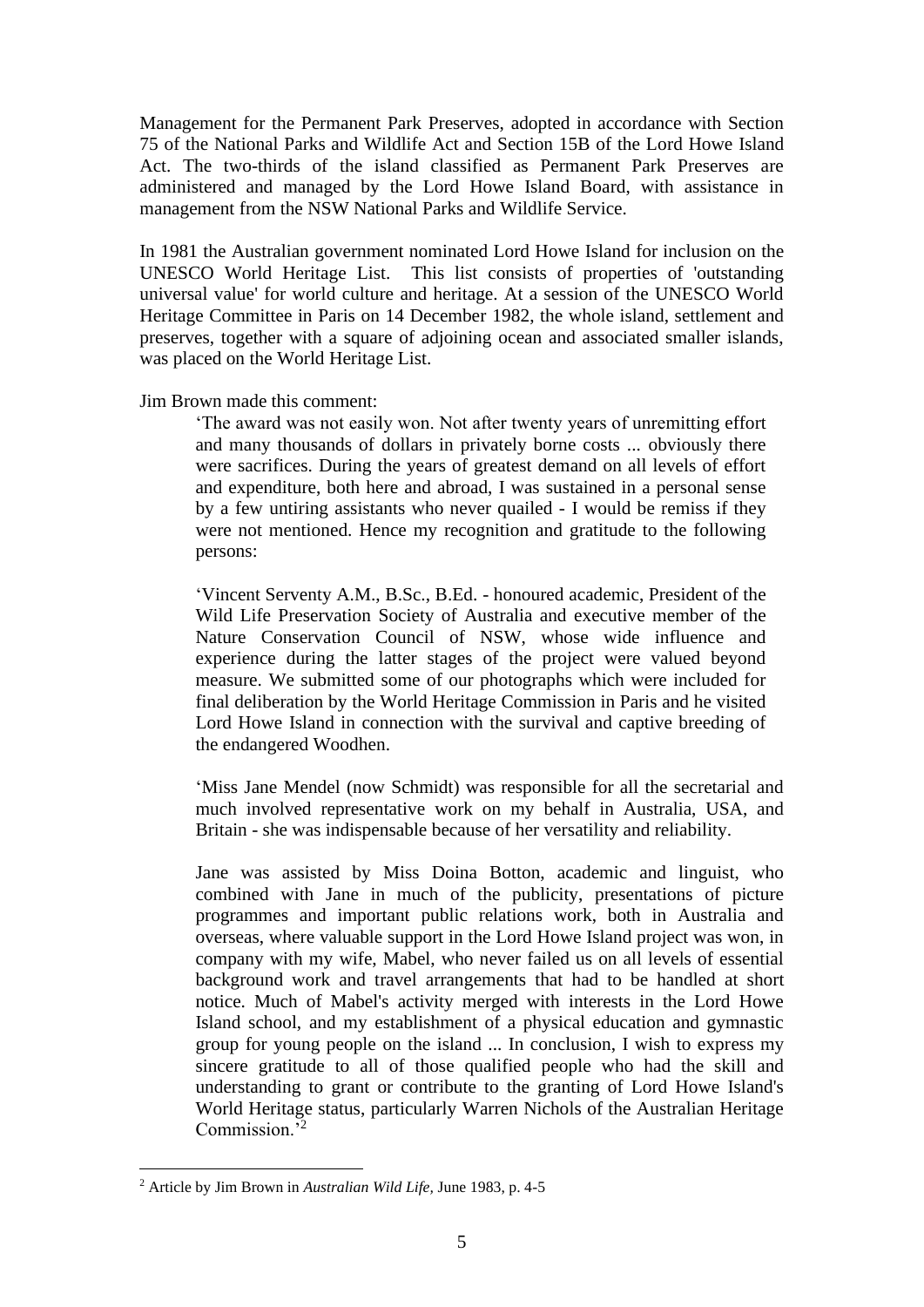Jim Brown died in 1989 and the Society discussed the nature of an appropriate memorial. Finally a brass plaque was prepared and sent to Lord Howe Island to be placed on a wooden seat at Old Settlement Beach. It was also the Society which had nominated him for an Australian honour, and in 1986 he had been made a Member of the Order of Australia. It was Jim Brown who had educated and enthused the Society about Lord Howe Island. It is fitting to conclude this section with a reference to a wildlife concern which became a success story, a concern which became action due to pressure from the Wild Life Preservation Society and other interested bodies. This was the captive breeding program for the endangered woodhen.

The program was developed mainly because of a seminar organised by Carol Serventy, the chairperson of the newly formed Australian Museum Society. Vin spoke at the meeting and stated only a captive breeding program could save the species. As a member of the advisory committee of the National Parks and Wildlife Service he was asked to convince the state government this work should begin. Also he convinced the main supplier of funds for research on the woodhen to agree that breeding the bird should have the first priority.

The Lord Howe Island woodhen *(Gallirallus sylvestris)*, flightless and curious, was a natural prey for sailors who could easily catch it and make a delicious pie. Furthermore, the rats, goats, pigs and cats roaming the island helped to reduce the numbers so much that by 1980 there were only six known breeding pairs, living high up in the forests of Mount Gower. With finance from the National Parks Foundation, plans were made to start a captive breeding program on the lowlands of the island, together with a concerted effort to remove the feral animals. First, a breeding pair was lifted by helicopter from their misty mountain home and installed in a special pen. The result, three months later, was a batch of eggs and then the happy event, a chick named Widdy. By 1981 he had thirteen brothers and sisters and, with feral animals reduced, plans made to put them back into the wild. By this stage the woodhen project had already cost \$250,000. Spokesperson for the National Parks and Wildlife Foundation, Miss Anne Kennedy Westbrook, considered it was all worthwhile, especially for the international acclaim Australia had won among ecologists. The Lord Howe Island woodhens had been brought back from the precipice of extinction - a wildlife preservation success story.

# **NOTHING HAS CHANGED – THE SMUGGLERS WHO PREY ON OUR FAUNA**

*Australian Wild Life*, July 1982, reported that throughout Australia thousands of wild birds and reptiles are the pathetic target of a multi-million dollar illegal business, trafficking in Australian fauna. Among the targets are the golden shouldered parrot, sulphur-crested cockatoos, northern rosellas, Major Mitchells, galahs, black cockatoos and the paradise and hooded parrots, as well as many others. Also illegally sought and smuggled are hundreds of reptiles such as the taipan snake, pythons and lizards of all descriptions.

Senior wildlife officers around Australia believe thousands upon thousands of birds and reptiles are being trapped and smuggled, both overseas and interstate. They are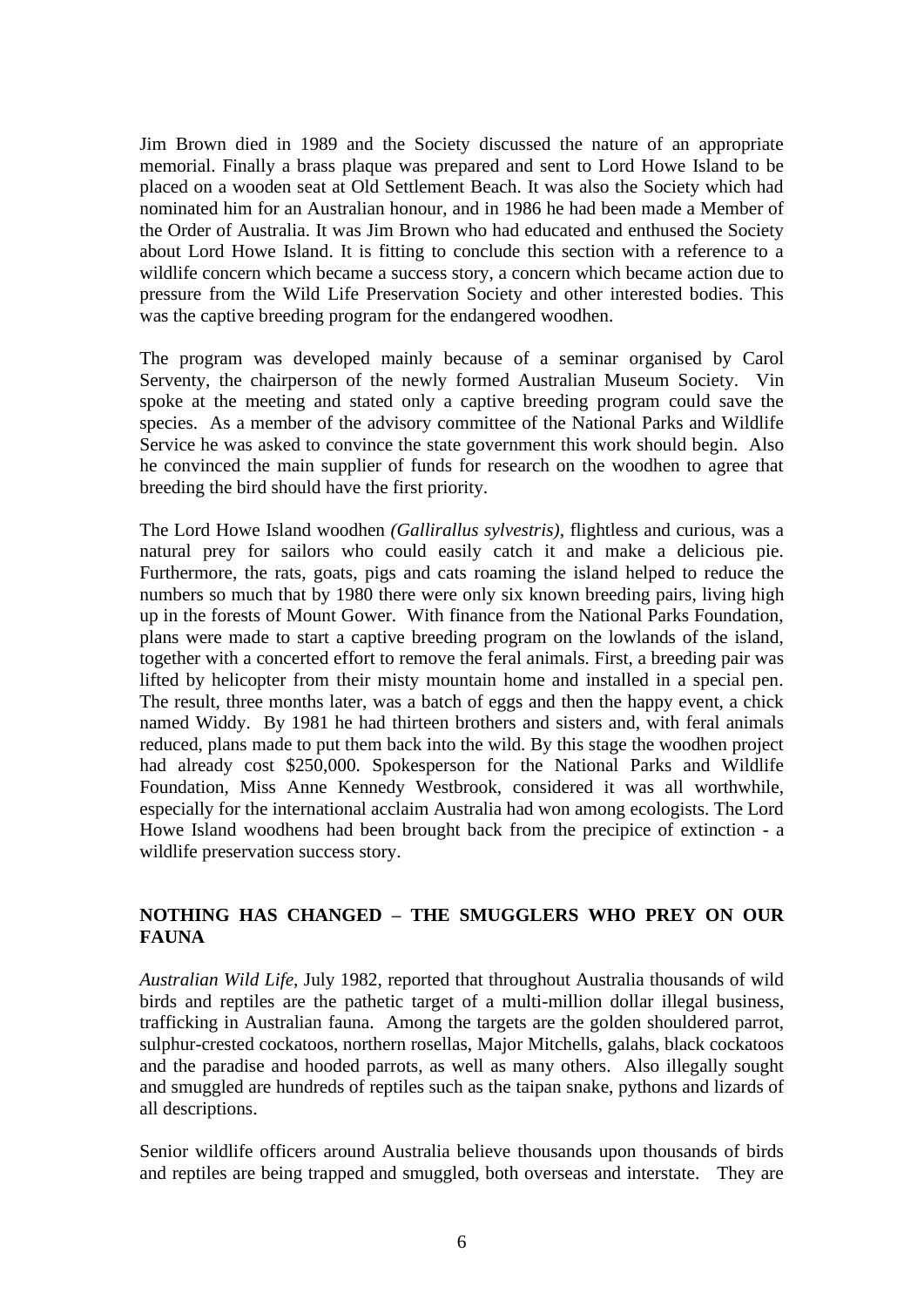certain also that light aircraft are regularly flying out from remote bush airstrips with their live, frightened cargoes bound for overseas destinations. Wildlife officers, police and Customs investigators say privately that the trapping, dealing and smuggling has reached particularly frightening proportions in Queensland and the Northern Territory, involves hundreds of people and a vast network of trafficking routes covering the Australian continent.

Customs officials and wildlife officers claimed they were hampered by lack of equipment and staff. With three million hectares of national parks and a coastline stretching 3,000 kms it is practically impossible to keep the lid tight on the trade in Queensland, a spokesperson said. 'There is so much work we can't handle it.' At this time (1982) new legislation was before Federal Parliament, but laws are not sufficient to stop the wrongdoing.

### **MEETINGS**

#### (Reported June 1985)

'It is of growing concern to your Committee that attendances at our meetings are dwindling to an alarming extent. At some meetings we have had barely two people other than the Committee. Most disturbing has been the loss of past regulars, not for just one or two months, but for the whole of this year, and much of last year. Are our programs not to your liking? Was it the weather or something we said? (or didn't say?). Public meetings are a relatively new function of the Society as meetings and activities were not organized for members until within the last twenty years or so, although we have been in existence for over 75 years. If the situation deteriorates further we may be forced to seriously consider abandoning these meetings.'

# **HAMMERSLEY RANGE NATIONAL PARK**

The Conservation Council of Western Australia informed the Society in late 1985 that there was a proposal to mine for gold in the Hammersley Range National Park, threatening the integrity of this unique area as well as that of all other National Parks in Western Australia. This park was listed on the Register of the National Estate because of its national significance. It is an 'A' Class reserve south of Wittenoom, 617,606 hectares, one of Western Australia's premier tourist attractions. The Society sent a letter to the Premier of Western Australia, the Hon. Mr. Don Burke, urging him to reconsider the matter.

In the March 1986 issue of *Australian Wild Life* the reply to the Society's letter from the Minister for Minerals and Energy, Hon. David Parker, was reported as follows:

'I took the trouble to visit the minesite, made a thorough study of the EPA report and discussed the matter widely. After considering all this I came to the conclusion that the project would not permanently alter the landscape ... (it would have) no significant impact on the park's overall recreational or conservation significance ... I therefore decided it should proceed.'